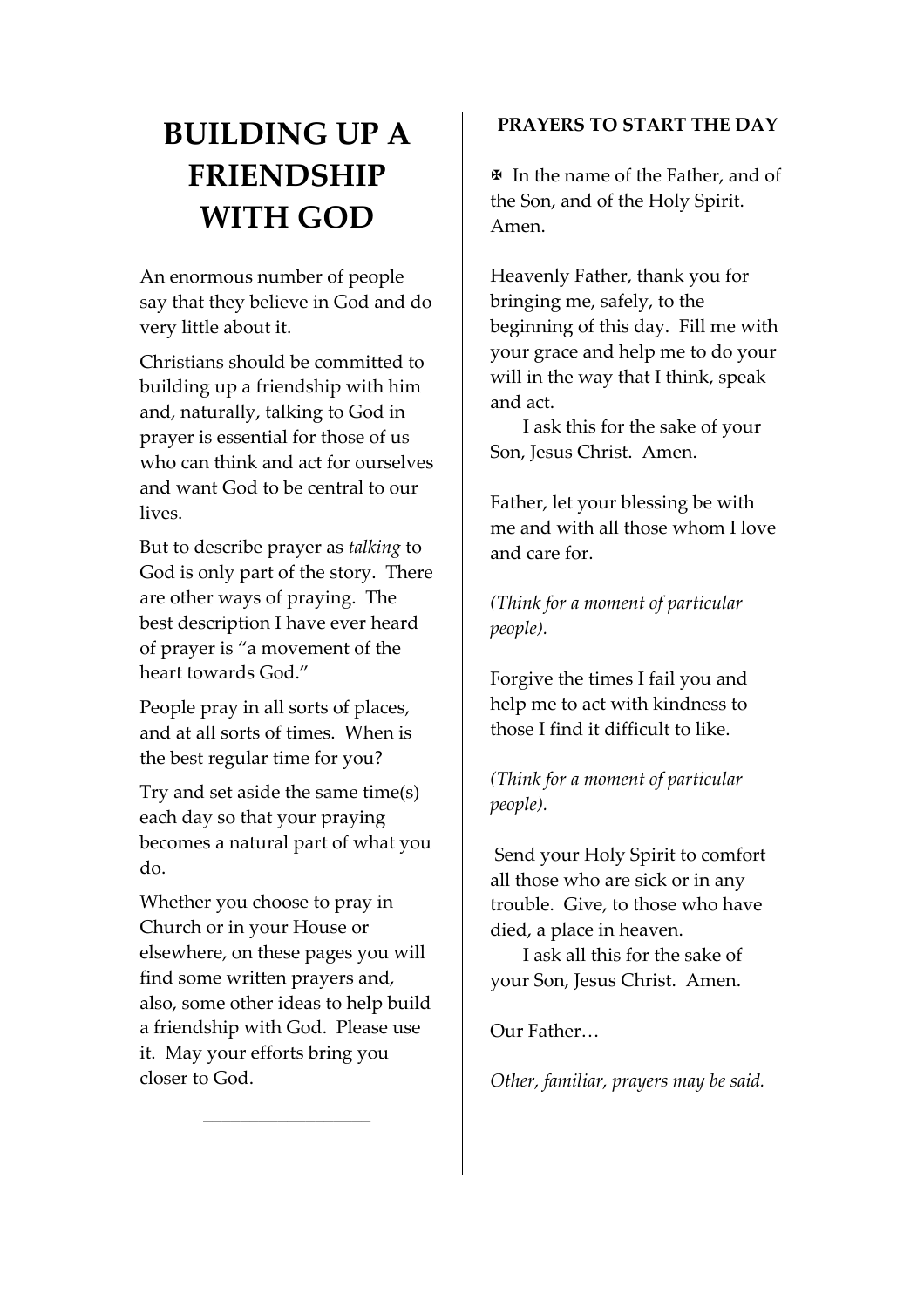? The Lord bless us, and keep us from all evil, and bring us to everlasting life. Amen.

## **PRAYERS TO END THE DAY**

\_\_\_\_\_\_\_\_\_\_\_\_\_\_\_\_\_\_

? In the name of the Father, and of the Son, and of the Holy Spirit. Amen.

Heavenly Father, thank you for being with me today. Forgive the times that I have forgotten your presence. Be with me throughout the night to keep me and my family and friends in safety.

 I ask this for the sake of your Son, Jesus Christ. Amen.

Lord, I believe. Help my unbelief. Lord, I believe. Help my unbelief. Lord, I believe. Help my unbelief.

O come to my heart, Lord Jesus. There is room in my heart for thee.

## Our Father…

*Other, familiar, prayers may be said.*

? The Lord grant us a quiet night and a perfect end. Amen.

## **Rules for Living**

\_\_\_\_\_\_\_\_\_\_\_\_\_\_\_\_\_\_

Sometimes the Christian 'Way' is mistakenly thought of as just a series of rules beginning with the words 'You must not...' But to understand Christianity in this negative way is not to understand it at all. Christians should be people who are full of joy and who enjoy life to the full.

But what Christianity does do is to say that past human experience suggests that there are things which hurt our sense of purpose and our real enjoyment of life. These are things that spoil lives and are best avoided if we want the world to be a happy place.

Chief among the codes that should be known and adopted by Christians are the Ten Commandments (often called the decalogue) and the Summary of the Law.

## **The Ten Commandments:**

\_\_\_\_\_\_\_\_\_\_\_\_\_\_\_\_\_\_

## *God said:*

You shall have no other gods but me.

You shall not make for yourself any idol.

You shall not invoke with malice the Name of the Lord your God. Remember the Sabbath Day and keep it holy.

Honour your father and mother. You shall not commit murder.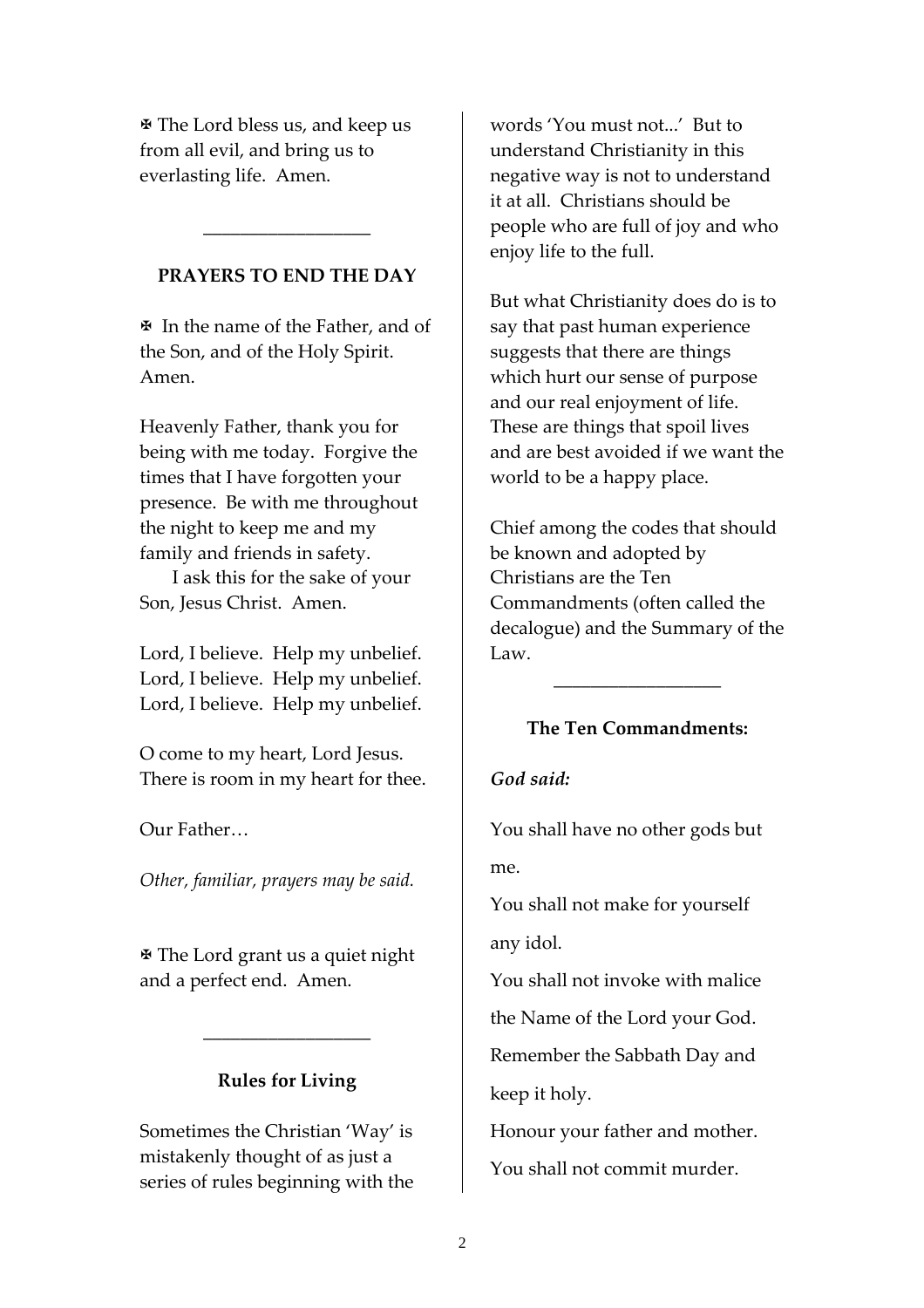You shall not commit adultery. You shall not steal. You shall not be a false witness. You shall not covet anything that belongs to your neighbour.

## **The Summary of the Law**

## *Our Lord Jesus Christ said:*

The first commandment is this: 'Hear, O Israel, the Lord our God is the only Lord. You shall love the Lord your God with all your heart, with all your soul, with all your mind, and with all your strength.' The second is this: 'Love your neighbour as yourself.' There is no other commandment greater than these.

#### **Conscience**

As Christians who place God at the centre of our lives there will often be times when we need to take an objective look at ourselves. We need to know whether we are being true in our discipleship.

What follows may help you in an honest self‐assessment:

## **LOVE OF GOD**

\_\_\_\_\_\_\_\_\_\_\_\_\_\_\_\_\_\_

Do I remember to make space for God each day? Do I say my prayers regularly?

Do I read my bible? Do I try to understand what God wants for and from me? Do I trust God and what the Church teaches? Do I trust God to give me strength? Do I want to receive his grace in the sacraments?

## **LOVE OF SELF**

\_\_\_\_\_\_\_\_\_\_\_\_\_\_\_\_\_\_

Do I believe that God creates me and therefore loves me? Do I believe that I am worthy of God's love? Do I believe that my sins can be forgiven? Do I believe that with God there is always the chance of a new start? Do I believe that my gifts and talents are God‐given? Do I believe that God wants *my* help to build his kingdom? Do I believe that I have real value as an individual?

## **LOVE OF NEIGHBOUR**

\_\_\_\_\_\_\_\_\_\_\_\_\_\_\_\_\_\_

Do I believe that God asks me to treat other people with a loving care? Am I honest in my dealings with my neighbour? Do I always tell the truth? Do I steal? Do I trust those around me? Do I forgive those who sin against me?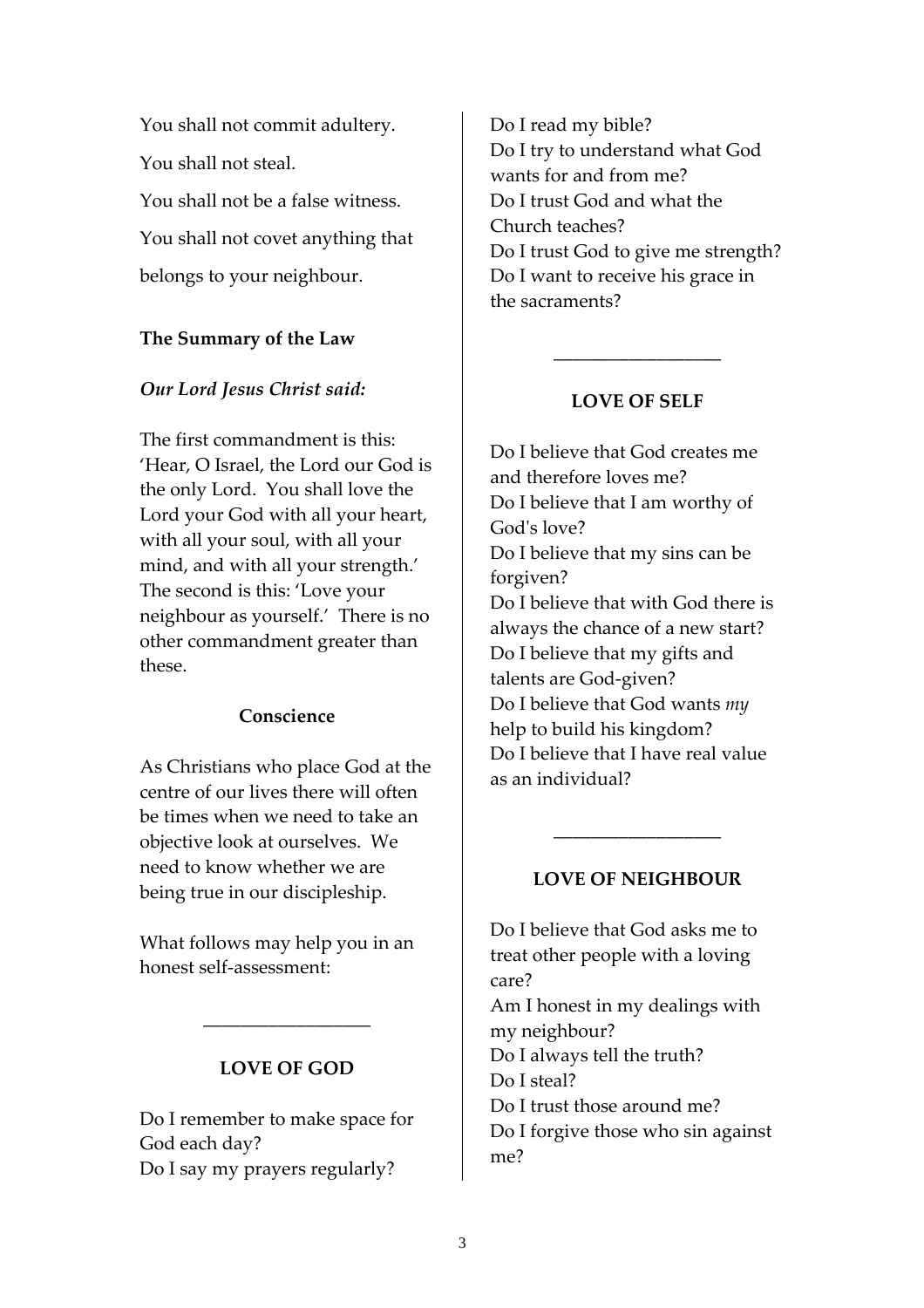Do I remember that my neighbour is created and loved by God?

There are many other questions that could be asked as we take stock of ourselves, but these are good ones to begin with.

## **The Sacrament of Confession**

\_\_\_\_\_\_\_\_\_\_\_\_\_\_\_\_\_\_

Christians begin their sacramental life by being "initiated". The two sacraments of initiation are Baptism and Confirmation. What these sacraments do is to establish a two‐way relationship between ourselves and God. In Baptism water reminds us, among other things, of the washing away of the sins that destroy our relationship with God.

If only things were so simple! Humans learn very quickly that, in spite of their best intentions, they do tend towards sin. In Baptism the strangle‐hold of this tendency (sometimes called original sin), is broken and we have the chance to draw on Godʹs strength to overcome it. But, being easily blown off course, we often fail to turn towards God when we most need his strength and his love. We kid ourselves that we can cope; that we can manage; that we are strong enough. We play games as we decide that certain sins are entirely acceptable or unimportant. Just when we need God's strength we shut him out.

So, we are sinners; each and every one of us. This is the reality of our lives. The power of sin is very strong and often subtle.

A few years ago I would have told you that sin was the work of the devil. I am still prepared to talk about external temptation and the power of the devil, but am increasingly convinced that each of us needs to take more responsibility for our sins. In the end it is us who sin. In the end it is our decision to do wrong. Let us not be like the young child who avoids taking the blame. You know what I mean donʹt you? "He made me do it". "It broke". Sin is, more often than not, down to us. It is we who harm our relationship with God.

God never puts up barriers between himself and us. We are the ones who build the barriers of sin.

Many sins start off quite innocuously and, before we have really faced them, they have exerted a really strong hold over us. Sometimes we find ourselves with sins that have trends that are identifiable. Perhaps we tell lots of lies. Perhaps we steal (even the company pencil or the fiddled tax return fall into this category). Perhaps we are lazy in our following of the way of the cross.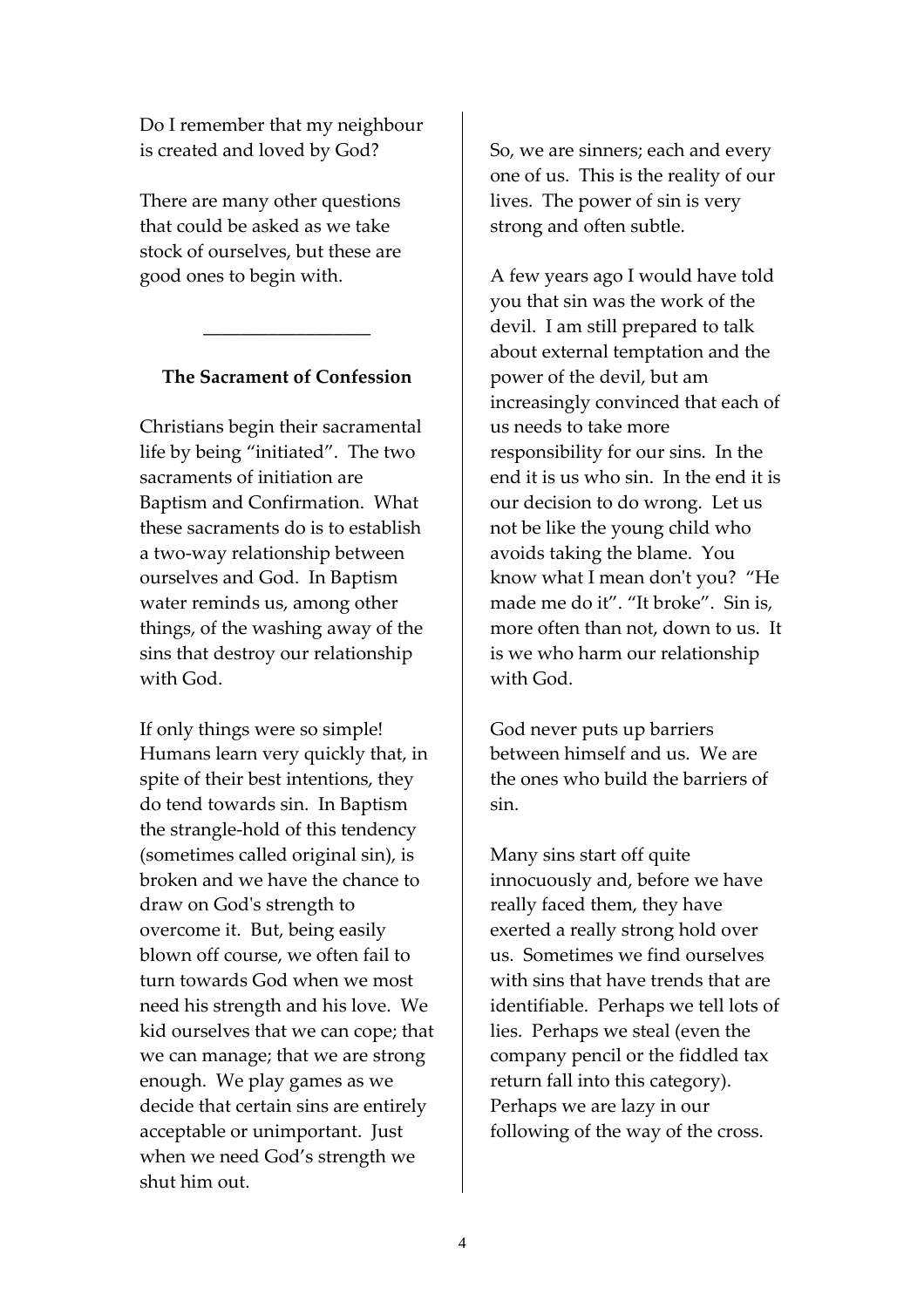There is an old Anglican saying about Confession which goes like this:

All may. None must. Some should.

There is some truth in it but I believe that far too many people hide behind the absence of compulsion. You may argue that at every service we have a penitential section and words of forgiveness are spoken. True, but that argument is born out of the mentality which regards the act of personal and individual confession as an intrusive and unwelcome activity. We should actually be thanking God for the chance to put right our relationship with him. We should be thanking God for the opportunity to have advice to help us sort out the confusions of our lives. We should be thanking God that forgiveness and renewal are costly and painful because of what Jesus did for us on the cross. Is there a single person who does not need to confess and be forgiven in order to grow in love for God? If I seem to be labouring this point it is simply because I think we reject God's offers too often and then blame him when our lives are more tangled than they ought to be.

Confession (or, to be more precise the absolution which follows it) restores our Baptismal state. It is as though we have just been Baptised. We are clean again. Our sins have

been put to death. We have new life in the resurrection.

There may be some who avoid confession because they think it is a strictly Roman Catholic practice. This is not the case; it is encouraged in the Book of Common Prayer.

There may be one or two people who avoid confession because they fear telling a priest whom they know that they are as frail as he is. Priests are bound to keep confessions absolutely secret. It won't affect your relationship with him. There's very little that a priest hasn't heard a hundred times before.

There may be one or two people who avoid confession because they don't know what is involved. Let me tell you. It involves preparing for the sacrament by careful self‐ examination. It involves a determination not to sin again (even if this eventually proves impossible). It involves a preparedness to acknowledge your responsibility in the sin.

The form of service is very simple. You just read the words on the card that say you admit to having sinned and then (perhaps using a list you might have written) you say what your sins are and ask for God's forgiveness. The Priest will probably give you some advice and will then pronounce God's forgiveness (absolution), usually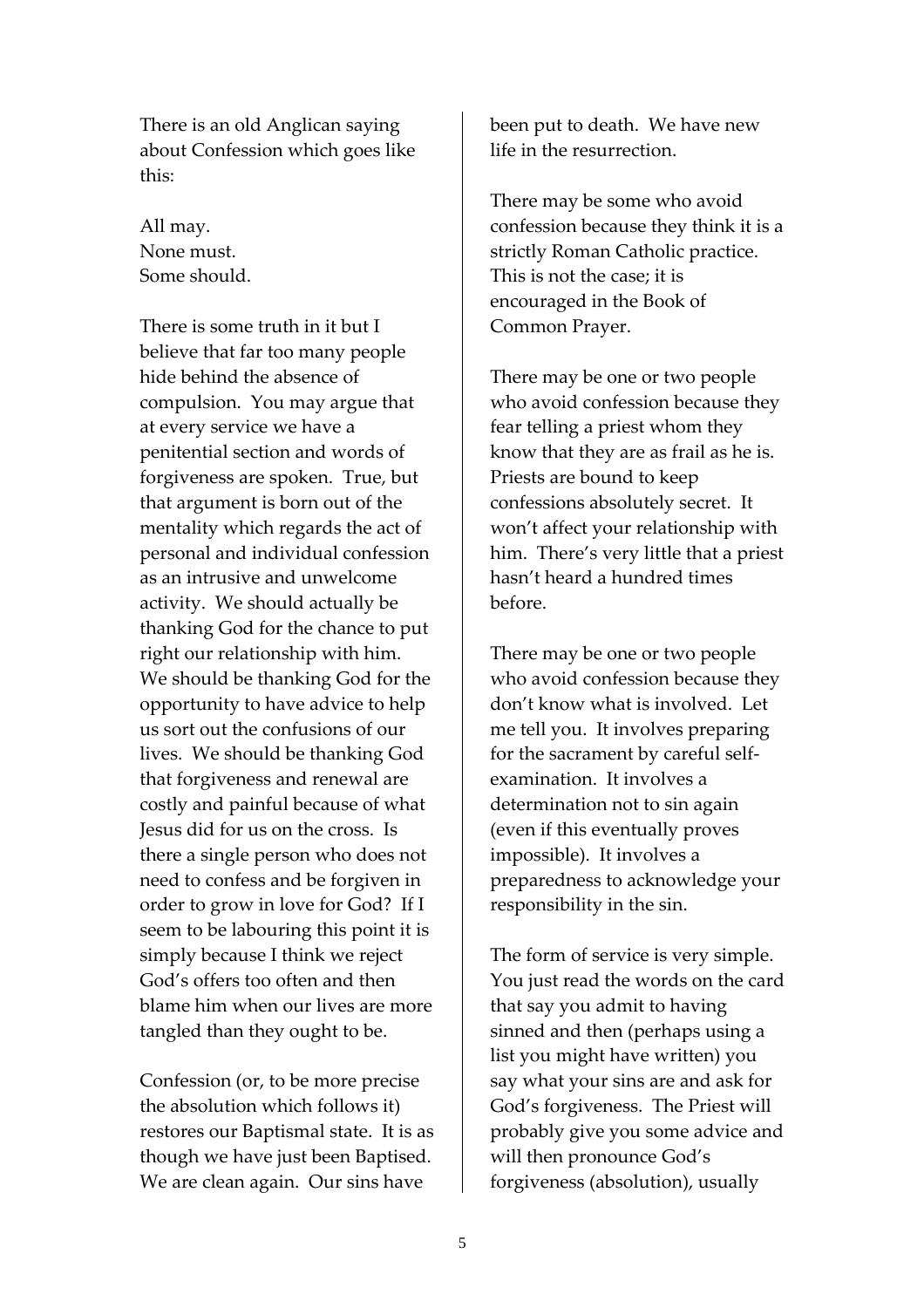setting a penance ‐ a token prayer or similar ‐ and will send you off in peace. If you need help in finding your way through the service the Priest will assist you.

The primary function of this sacrament is to restore your Baptismal state ‐ to put right your relationship with God. That must be a concern of all God's people.

Remember, in St. John's gospel the accounts of the gift of the Holy Spirit after the resurrection says this:

On the evening of that day, the first day of the week, the doors being shut where the disciples were, for fear of the Jews, Jesus came in and stood among them and said to them "Peace be with you. As the Father has sent me, even so I send you." And when he had said this, he breathed on them, and said to them, "Receive the Holy Spirit. If you forgive the sins of any, they are forgiven; if you retain the sins of any, they are retained." (John 20:19‐23)

#### **A FORM OF CONFESSION**

\_\_\_\_\_\_\_\_\_\_\_\_\_\_\_\_\_\_

¶ *When you have knelt down you say:*

Bless me, Father, for I have sinned.

¶ *The Priest gives you a blessing. You then say:*

I confess to almighty God, and before the whole company of heaven, that I have sinned through my own fault in my thoughts and in my words in what I have done, and in what I have failed to do. . .

¶ *Say what sins you have to confess and then add:*

For these and all my other sins that I cannot now remember I am truly sorry and ask pardon of God and of you, Father, advice, penance and absolution.

¶ *Listen to any advice that the Priest gives and remember the penance that he sets for you. The Priest then pronounces God's forgiveness for your sins.*

#### **FAMILIAR PRAYERS**

\_\_\_\_\_\_\_\_\_\_\_\_\_\_\_\_\_\_

Our Father, who art in heaven, hallowed be thy name; thy kingdom come; thy will be done; on earth as it is in heaven. Give us this day our daily bread. and forgive us our trespasses, as we forgive those who trespass against us. And lead us not into temptation; but deliver us from evil.

[For thine is the kingdom, the power, and the glory, for ever and ever.] Amen.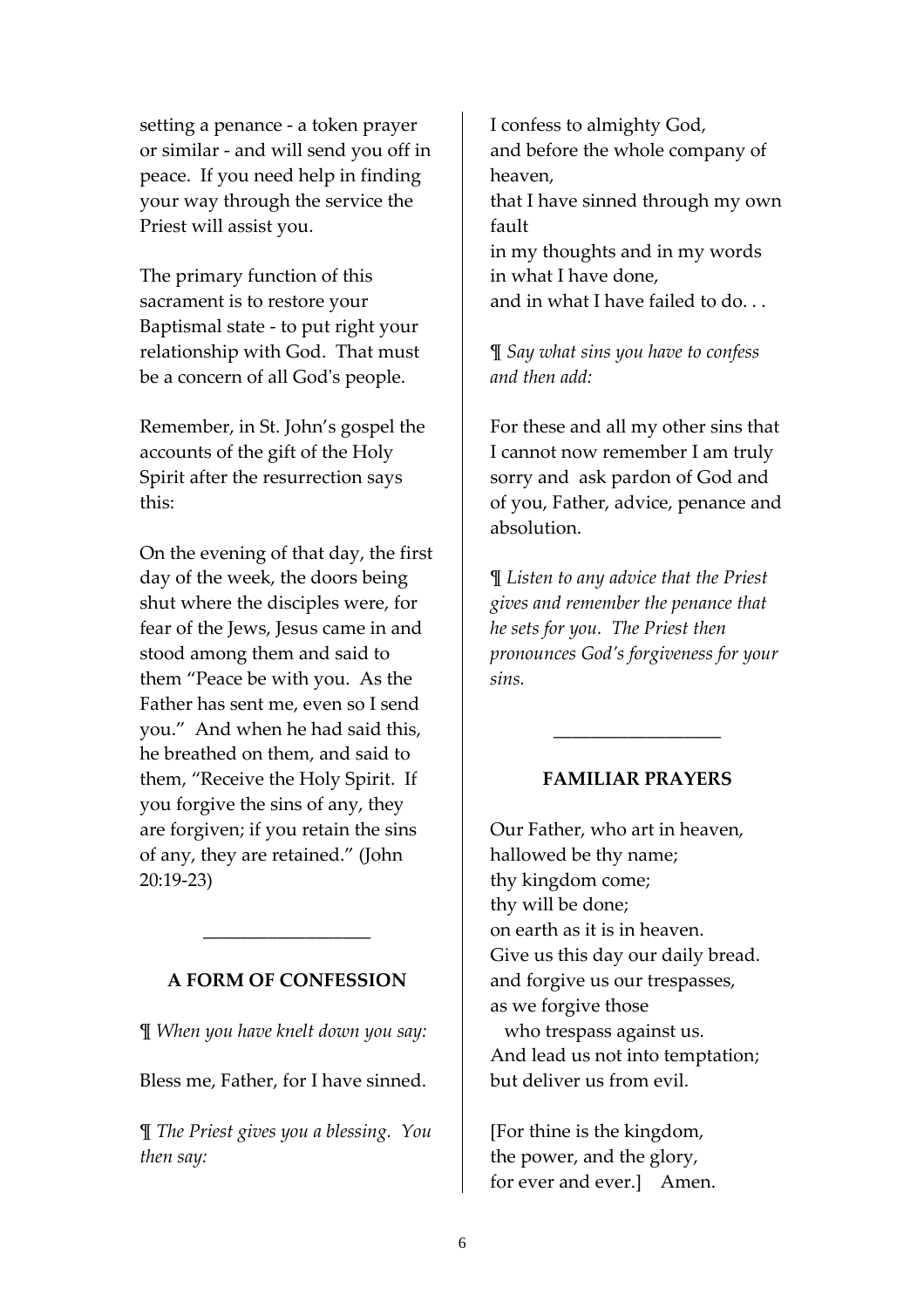Glory be to the Father, and to the Son, and to the Holy Spirit.

As it was in the beginning, is now and ever shall be: world without end. Amen.

Hail Mary, full of grace, the Lord is with thee. Blessed art thou among women, and blessed is the fruit of thy womb, Jesus. Holy Mary, Mother of God, pray for us sinners now and at the hour of our death. Amen.

Christ be with me, Christ within me, Christ behind me, Christ before me, Christ beside me, Christ to win me, Christ to comfort and restore me.

Christ beneath me, Christ above me, Christ in quiet, Christ in danger, Christ in hearts of all who love me, Christ in mouth of friend and stranger.

## **PRAYERS BEFORE THE EUCHARIST**

\_\_\_\_\_\_\_\_\_\_\_\_\_\_\_\_\_\_

*The Eucharist is the service that Jesus commanded us to have. It is the most important kind of prayer that we can offer because it is Jesus's prayer and not just ours.*

 $\mathbb F$  In the name of the Father, and of the Son, and of the Holy Spirit. Amen.

Almighty God, to whom all hearts are open, all desires known, and from whom no secrets are hidden: cleanse the thoughts of our hearts by the inspiration of your Holy Spirit, that we may perfectly love you, and worthily magnify your holy name; through Christ our Lord. Amen.

Jesu, my Lord, I thee adore. O make me love thee more and more. Jesu, my Lord, I thee adore. O make me love thee more and more. Jesu, my Lord, I thee adore. O make me love thee more and more.

O come to my heart, Lord Jesus. There is room in my heart for thee. O come to my heart, Lord Jesus. There is room in my heart for thee. O come to my heart, Lord Jesus. There is room in my heart for thee.

O God, who in a wonderful sacrament has left, to us, the memorial of thy passion; grant us, we beseech thee, so to worship the sacred mysteries of thy Body and Blood, that we may evermore perceive within ourselves the fruit of thy redemption; who lives and reigns, God, for ever and ever. Amen.